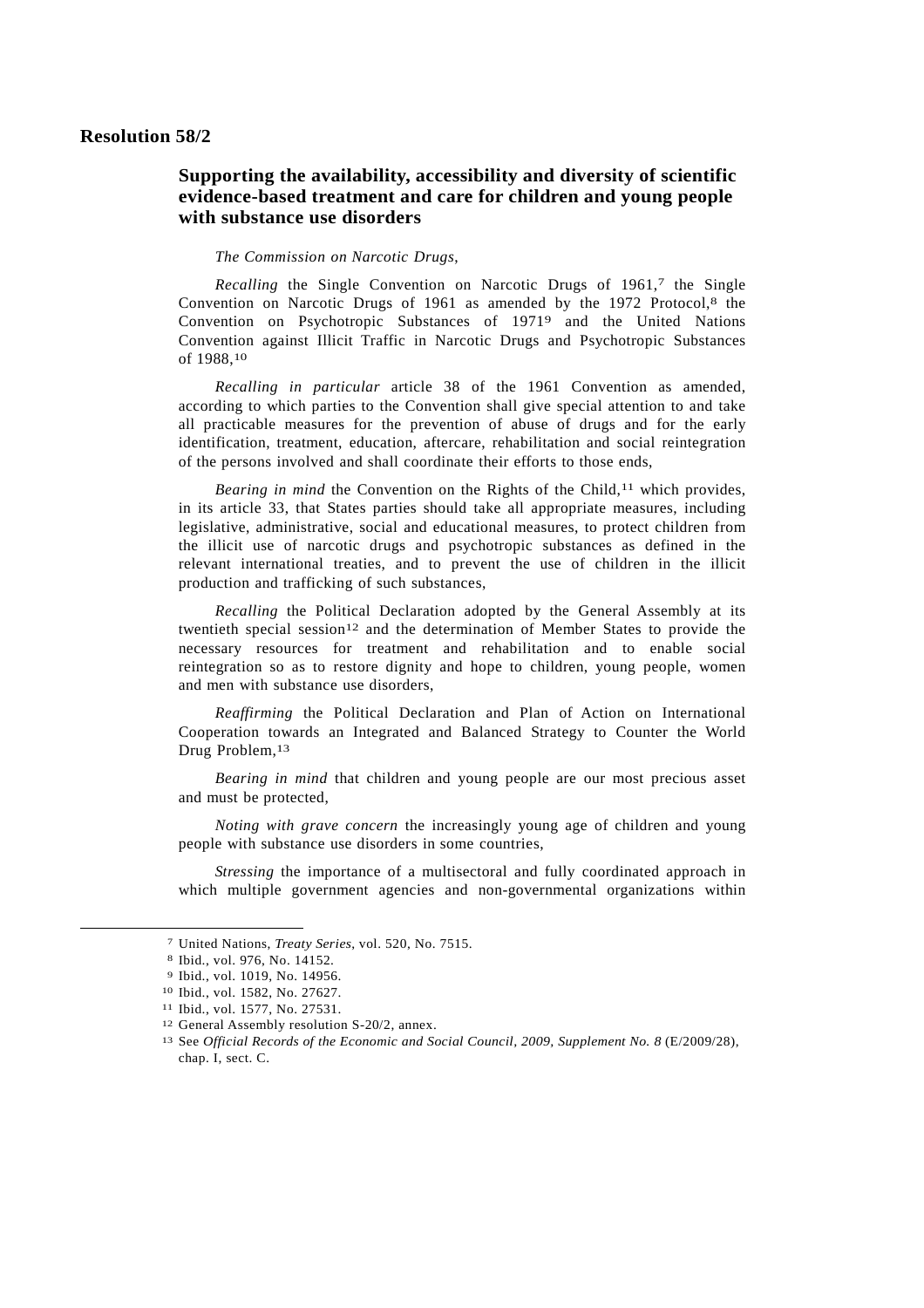communities cooperate, in accordance with national legislation, in order to support the development of a full continuum of policies and programmes that promote prevention, early identification and intervention, treatment, care, rehabilitation, social reintegration, sustained recovery and related support services, as appropriate,

*Recalling* its resolution 57/6 of 21 March 2014 and the need to provide specialized training and supervision for health- and social-care professionals, including professionals in civil society, who work with young people with substance use disorders,

*Recognizing* the special needs of young people with substance use disorders, including those with co-occurring problems such as mental health and family issues, and the related necessity of providing scientific evidence-based substance use disorder treatment and care services, in accordance with national legislation, using a range of scientific evidence-based interventions individually tailored to addressing the severity of the problem,

*Recognizing also* the efforts of the United Nations Office on Drugs and Crime and the World Health Organization to raise awareness of drug use disorders and the special needs of young people and to provide technical assistance to Member States to improve the services available for young people with substance use disorders,

*Emphasizing* the need to ensure access for young people to equal and adequate scientific evidence-based substance use disorder treatment, and simultaneous access to information on healthy lifestyles, including for young people in the prison system, in accordance with national legislation,

*Acknowledging with concern* the barriers that prevent young people from accessing youth-friendly services for the treatment and care of drug use disorders, such as mental health disorders, including barriers such as negative labelling and fear of social, employment or legal repercussions, and also acknowledging with concern the lack of differentiated services, the lack of effective scientific evidence-based treatment programmes, the lack of resources and the fear of negative consequences, including within and for their families,

*Stressing* the importance of taking into account human rights obligations in the implementation of substance use disorder treatment programmes and policies, particularly those focusing on young people, families and communities,

*Recognizing* the need to take into account individual differences among young people, such as age, developmental stage, gender, educational and cultural background, severity of substance use disorders, consumption patterns, polydrug use and co-morbidity, when developing differentiated scientific evidence-based substance use disorder treatment and care services,

*Stressing* that scientific evidence-based treatment approaches may benefit from the inclusion of family members, community members or other significant individuals,

 1. *Invites* Member States, in accordance with their national legislation, to consider means, as appropriate, to provide measures to encourage non-discriminatory attitudes towards children and young people with substance use disorders, to help reduce marginalization and discrimination and to promote scientific evidence-based treatment, with a public health perspective, sustained recovery and social